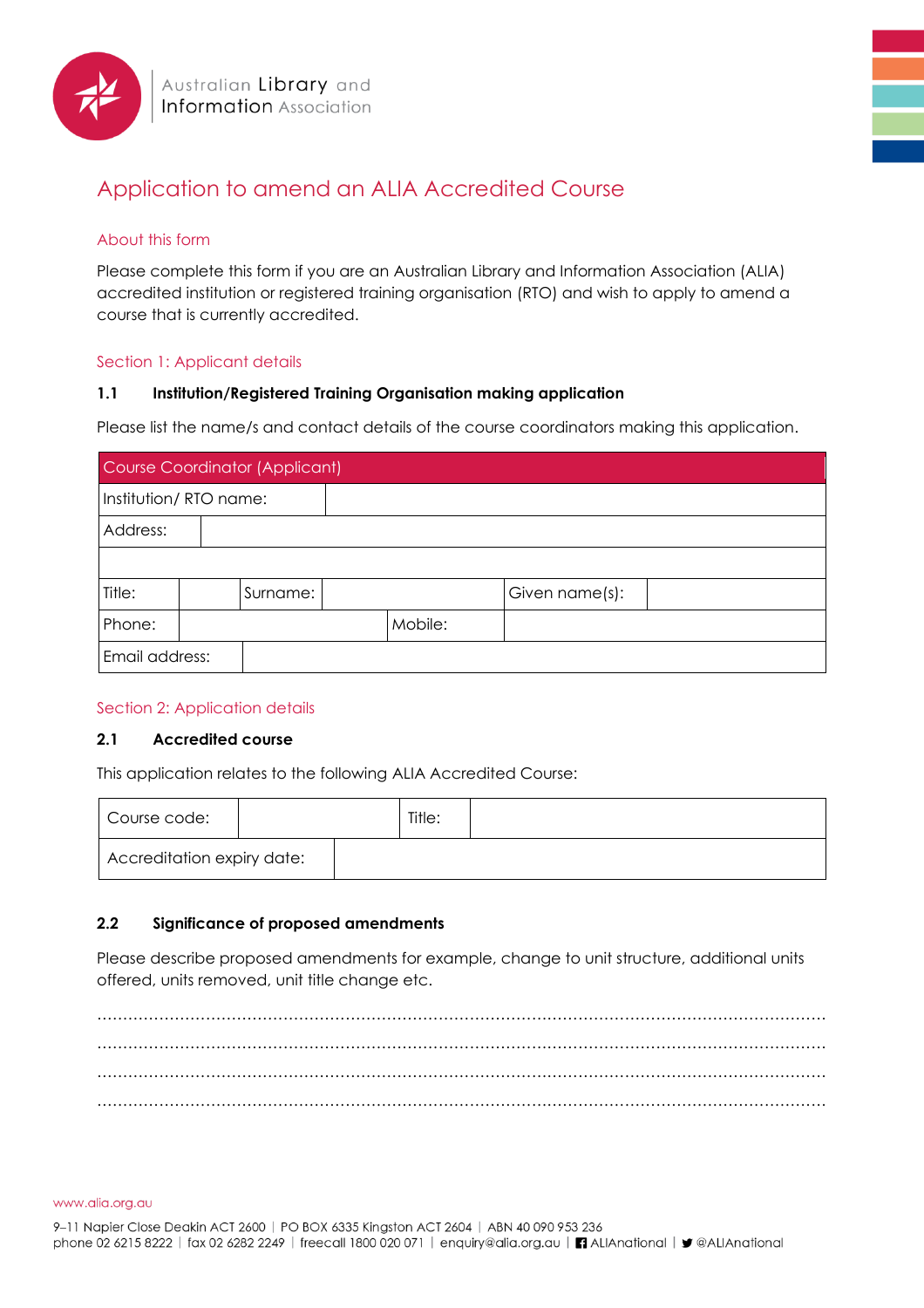# **2.3 Identify the proposed pathway to the qualification**

Please describe the proposed pathway to the qualification using the AQF levels, list and describe the prerequisites (if applicable)

…………………………………………………………………………………………………………………………… …………………………………………………………………………………………………………………………… …………………………………………………………………………………………………………………………… ……………………………………………………………………………………………………………………………

#### Section 3: Course Amendments

#### **3.1 Please list the proposed course structure ie. compulsory units and elective units**

Please also provide details of entry and exit points and identify student opportunity to undertake work placement/or equivalent prior to each exit point. (This may be answered in an attachment)

…………………………………………………………………………………………………………………………… …………………………………………………………………………………………………………………………… …………………………………………………………………………………………………………………………… ……………………………………………………………………………………………………………………………

# **3.2 Nature of proposed amendments**

The proposed amendments must be evaluated against the library and information sector core, [knowledge, skills and attributes. P](https://www.alia.org.au/about-alia/policies-standards-and-guidelines/library-and-information-sector-core-knowledge-skills-and-attributes)lease identify and link the new course structure to the core knowledge skills and attributes. Please list the course units and identify how units cover each listed skill. eg BAB234 Collection Management provides students with a grounding in theory and practice, students undertake a user needs analysis, respond with a collection policy and create a database including description access and retrieval.

| Core Knowledege Skills and Attributes                                                                                                                                   | Unit/s information |
|-------------------------------------------------------------------------------------------------------------------------------------------------------------------------|--------------------|
| Knowledge of the broad context of the information environment                                                                                                           |                    |
| Understand, analyse and interpret the<br>contexts in which information is originated,<br>described, stored, organised, retrieved,<br>disseminated, modified and used.   |                    |
| • Understand the ethical, legal and policy<br>issues that are relevant to the sector.                                                                                   |                    |
| Discuss future directions and negotiate<br>alliances for library and information sector<br>development aligned with corporate, social<br>and cultural goals and values. |                    |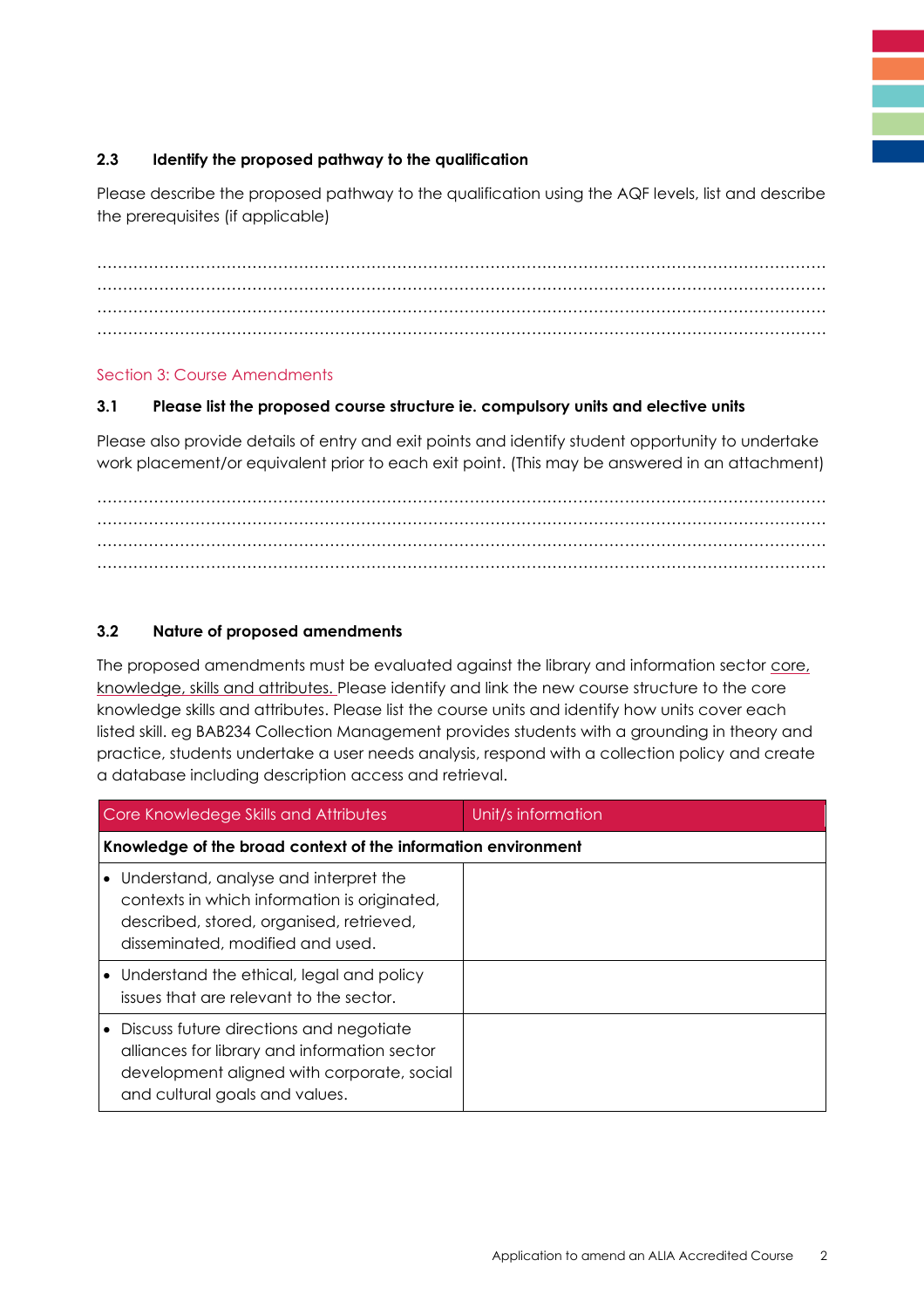| • Respectfully acknowledge, learn about and<br>understand the important contribution of our<br>first peoples, especially in their role as the<br>inheritors and the custodians of the longest<br>living human culture on earth. |  |
|---------------------------------------------------------------------------------------------------------------------------------------------------------------------------------------------------------------------------------|--|
| <b>Information seeking</b>                                                                                                                                                                                                      |  |
| • Understand and investigate how information<br>is effectively sought and utilised.                                                                                                                                             |  |
| • Identify and investigate information needs<br>and information behaviour of individuals,<br>community groups, organisations and<br>businesses through creation, collaboration<br>and partnerships.                             |  |
| <b>Information architecture</b>                                                                                                                                                                                                 |  |
| • Understand the importance of information<br>technology and architecture to determine<br>the structure, design and flows of<br>information.                                                                                    |  |
| • Analyse information flow and user needs to<br>develop systems and interfaces that adhere<br>to recognized usability and accessibility<br>guidelines.                                                                          |  |
| • Work collaboratively with information<br>technology service providers.                                                                                                                                                        |  |
| Information organisation and access                                                                                                                                                                                             |  |
| • Enable information access and use through<br>systematic and user-centred description,<br>categorisation, digitisation, storage,<br>preservation and retrieval.                                                                |  |
| • Provide and promote free and equitable<br>access to information and client services.                                                                                                                                          |  |
| Facilitate the acquisition, licensing or<br>creation of information in a range of media<br>and formats.                                                                                                                         |  |
| Create accurate and standards-driven<br>metadata for enhanced and persistent<br>access to information resources in an online<br>environment.                                                                                    |  |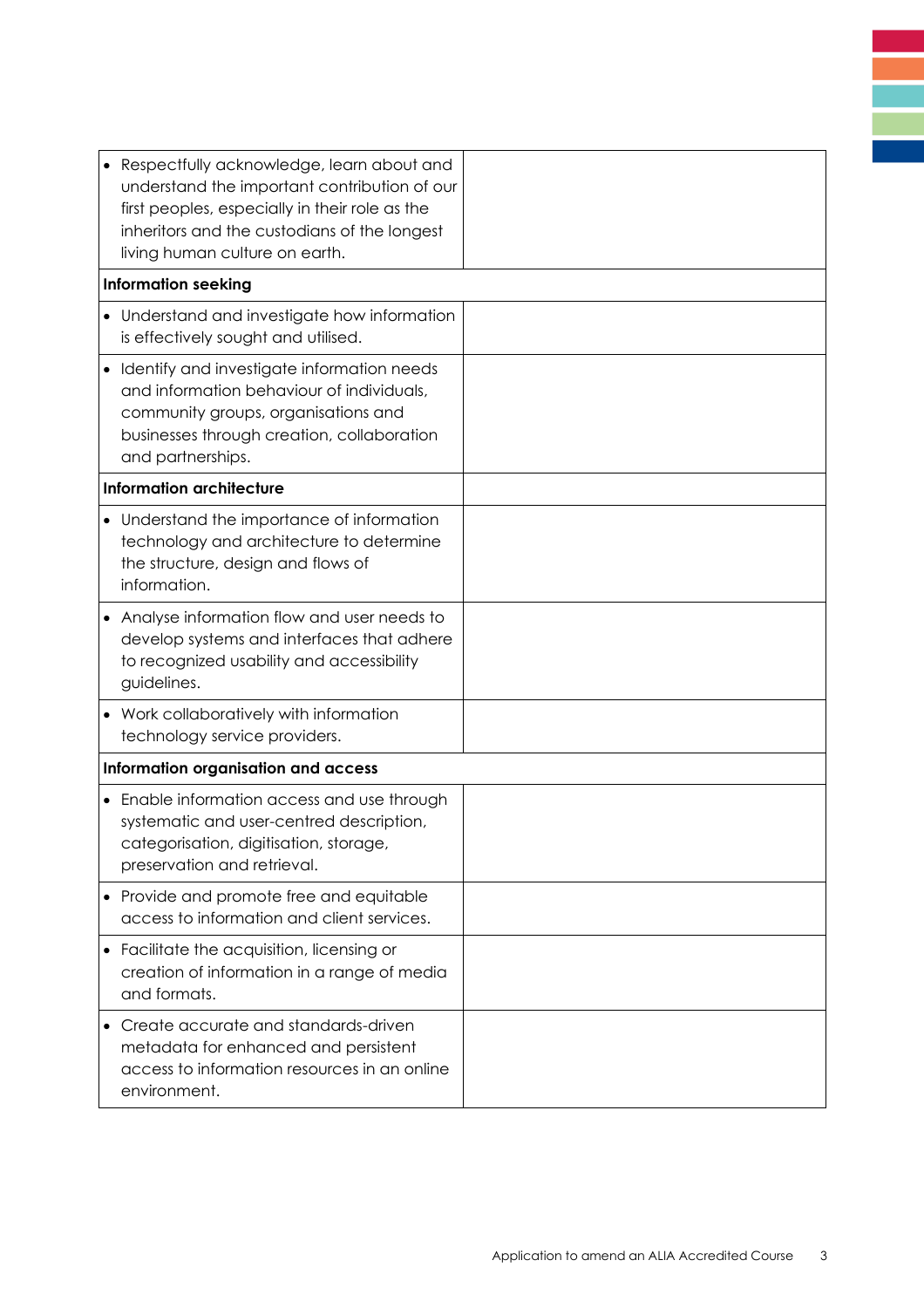| Information services, sources and products |                                                                                                                                                                   |  |  |  |
|--------------------------------------------|-------------------------------------------------------------------------------------------------------------------------------------------------------------------|--|--|--|
|                                            | • Design and deliver customised information<br>services and products.                                                                                             |  |  |  |
|                                            | • Assess the value and effectiveness of library<br>and information facilities, products and<br>services.                                                          |  |  |  |
|                                            | • Market library and information services.                                                                                                                        |  |  |  |
|                                            | • Identify and evaluate information services,<br>sources and products to determine their<br>relevance to the information needs of users.                          |  |  |  |
|                                            | • Use research skills to provide appropriate<br>information to clients.                                                                                           |  |  |  |
|                                            | • Use information and communicate<br>knowledge.                                                                                                                   |  |  |  |
|                                            | Deliver information literacy education.                                                                                                                           |  |  |  |
|                                            | Understand the need for information skills in<br>the community.                                                                                                   |  |  |  |
|                                            | • Facilitate the development of information<br>literacy and the ability to critically evaluate<br>information.                                                    |  |  |  |
|                                            | • Facilitate the promotion of reading and<br>literacy across all sectors understanding the<br>use of online resources, databases and<br>relational databases.     |  |  |  |
|                                            | <b>Information Management</b>                                                                                                                                     |  |  |  |
|                                            | • Forecast, plan, facilitate and evaluate<br>appropriate resource management to<br>library and information services.                                              |  |  |  |
|                                            | • Identify ethical and legal aspects and<br>distribution of information.                                                                                          |  |  |  |
| $\bullet$                                  | Manage the environment, physical and<br>digital assets under the control of the library,<br>including collection building, preservation<br>and capacity planning. |  |  |  |
|                                            | <b>Generation of knowledge</b>                                                                                                                                    |  |  |  |
|                                            | • Expand knowledge according to the state<br>of research and practice in information                                                                              |  |  |  |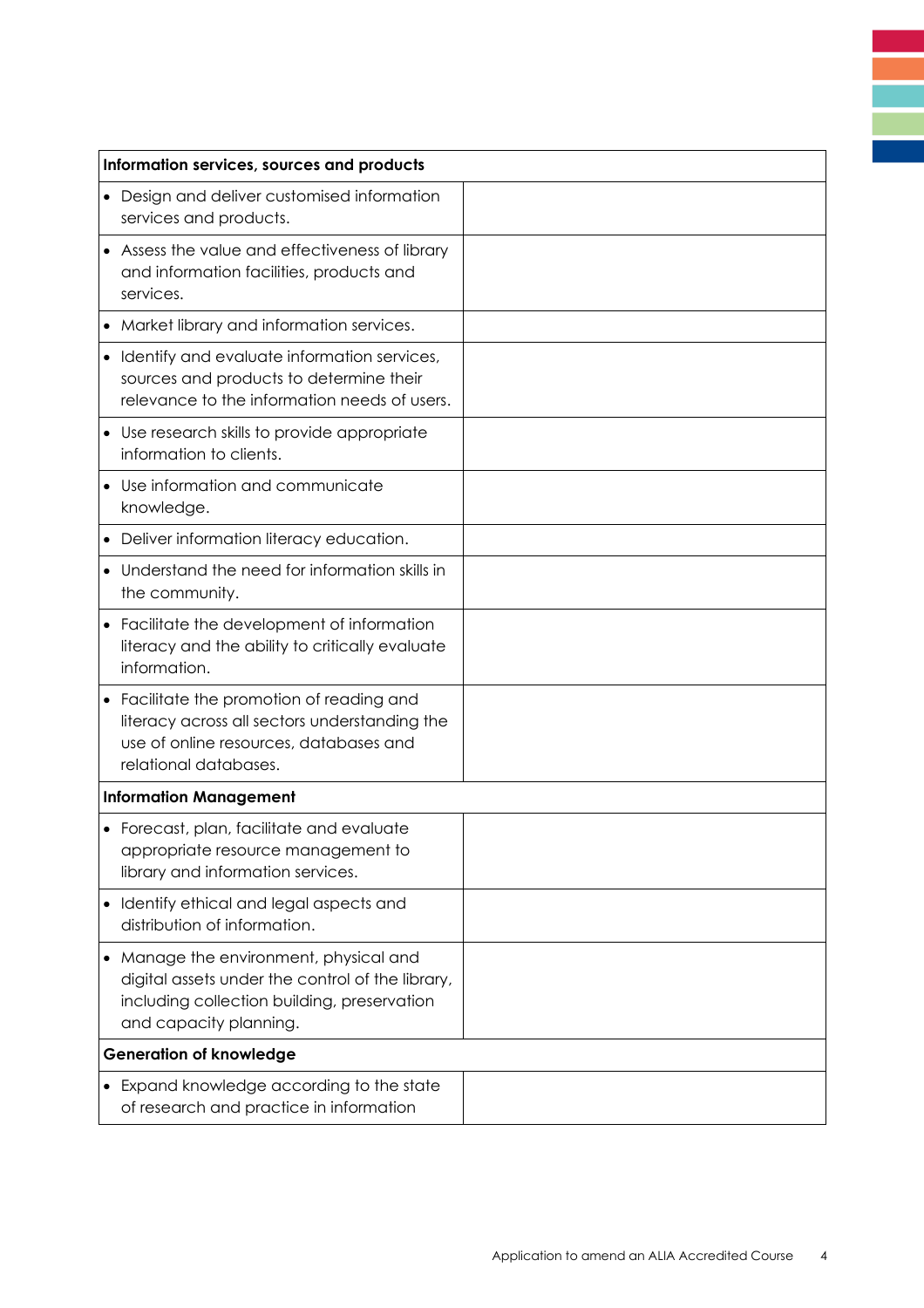|           | behaviour.                                                                                                                                                                                        |  |
|-----------|---------------------------------------------------------------------------------------------------------------------------------------------------------------------------------------------------|--|
|           | • Continue lifelong learning through a<br>professional development scheme.                                                                                                                        |  |
|           | • Systematically gather and analyse data and<br>disseminate the findings to advance library<br>and information science theory and its<br>application to the provision of information<br>services. |  |
|           | • Demonstrate a commitment to the<br>improvement of professional practice<br>through a culture of research, evidence-<br>based information practice and knowledge<br>retention.                   |  |
|           | • Demonstrate effective and appropriate<br>research skills.                                                                                                                                       |  |
|           | • Demonstrate effective and appropriate<br>taxonomy and metadata creation and<br>management skills.                                                                                               |  |
|           | <b>Employability skills and attributes</b>                                                                                                                                                        |  |
|           | • Effective communication skills.                                                                                                                                                                 |  |
|           | • Professional ethical standards and social<br>responsibility.                                                                                                                                    |  |
|           | Ability to fulfil client needs/customer service.                                                                                                                                                  |  |
|           | • Project management skills.                                                                                                                                                                      |  |
|           | • Critical, reflective, and creative thinking.                                                                                                                                                    |  |
|           | • Problem-solving skills.                                                                                                                                                                         |  |
|           | Marketing.                                                                                                                                                                                        |  |
|           | Accounting.                                                                                                                                                                                       |  |
|           | • Human resource skills.                                                                                                                                                                          |  |
|           | Ability to build partnerships and alliances.                                                                                                                                                      |  |
|           | Effective team relationship skills.                                                                                                                                                               |  |
| $\bullet$ | Self management skills.                                                                                                                                                                           |  |
|           | A commitment to lifelong learning.                                                                                                                                                                |  |
| $\bullet$ | Relevant information and communications<br>technology and technology application                                                                                                                  |  |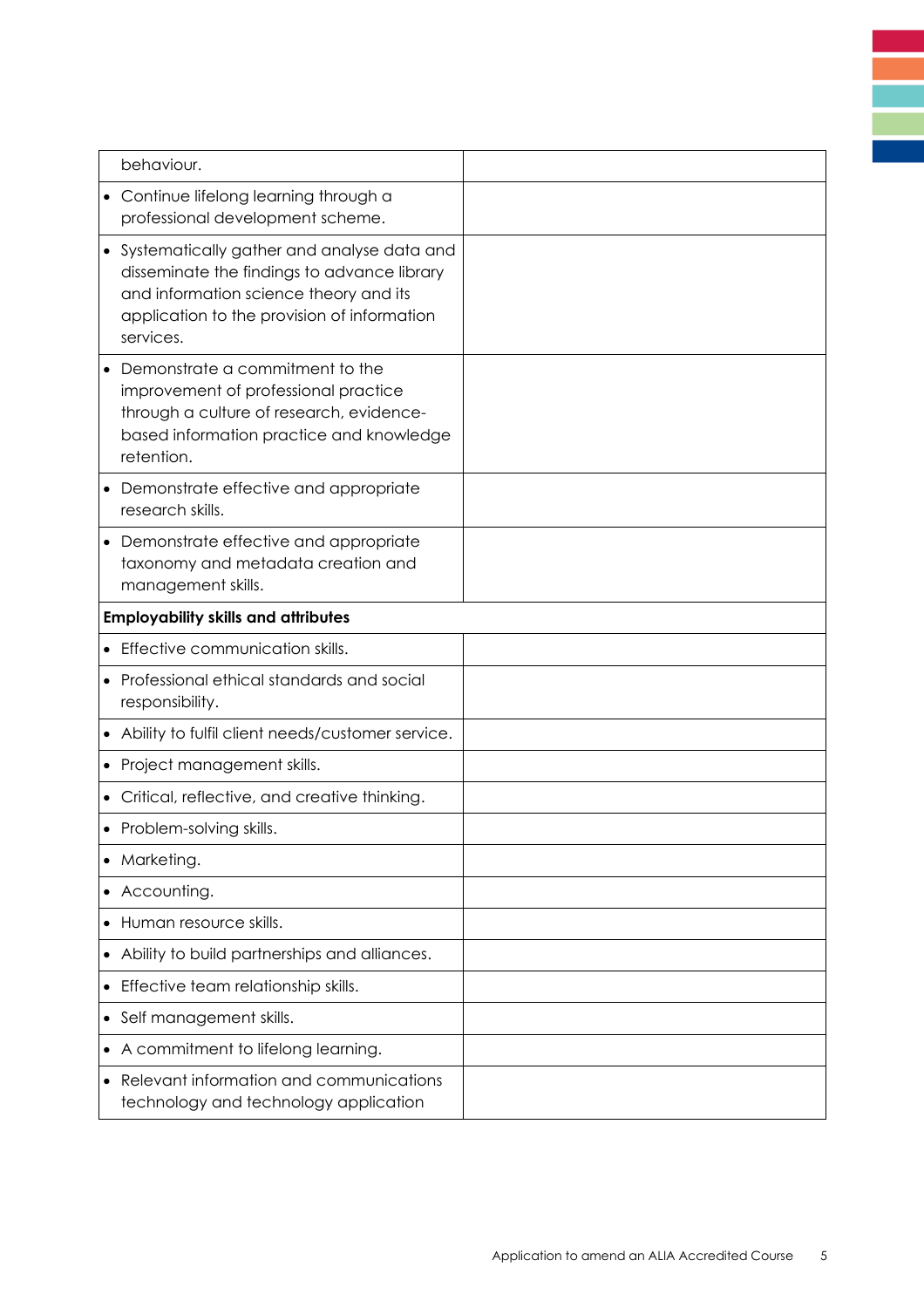| skills.                                                   |  |
|-----------------------------------------------------------|--|
| • Appropriate pedagogical information<br>literacy skills. |  |
| • General knowledge.                                      |  |
| • Supervisory skills.                                     |  |

# **3.3 Rationale for proposed amendments**

Please provide an explanation for proposing the amendments.

…………………………………………………………………………………………………………………………… . The contract of the contract of the contract of the contract of the contract of the contract of the contract of the contract of the contract of the contract of the contract of the contract of the contract of the contrac …………………………………………………………………………………………………………………………… . The contract of the contract of the contract of the contract of the contract of the contract of the contract of the contract of the contract of the contract of the contract of the contract of the contract of the contrac

# **3.4 Proposed date of effect of amendments**

……………………………………………………………………………………………………………………………

# Section 4: Stakeholder engagement in determining amendment

# **4.1 Stakeholder engagement**

Were stakeholders engaged in determining that the course required amendment and were they involved in identifying the proposed amendments?

…………………………………………………………………………………………………………………………… …………………………………………………………………………………………………………………………… …………………………………………………………………………………………………………………………… Please identify the major stakeholders engaged during the development of the course. …………………………………………………………………………………………………………………………… . The contract of the contract of the contract of the contract of the contract of the contract of the contract of the contract of the contract of the contract of the contract of the contract of the contract of the contrac ………………………………………………………………………………………………………………………….. Industry, employer and practitioner course advisory committee chair signature: ……………………………………………………………………………………………………………. Date: ……………………………………………………………………………………………………………………